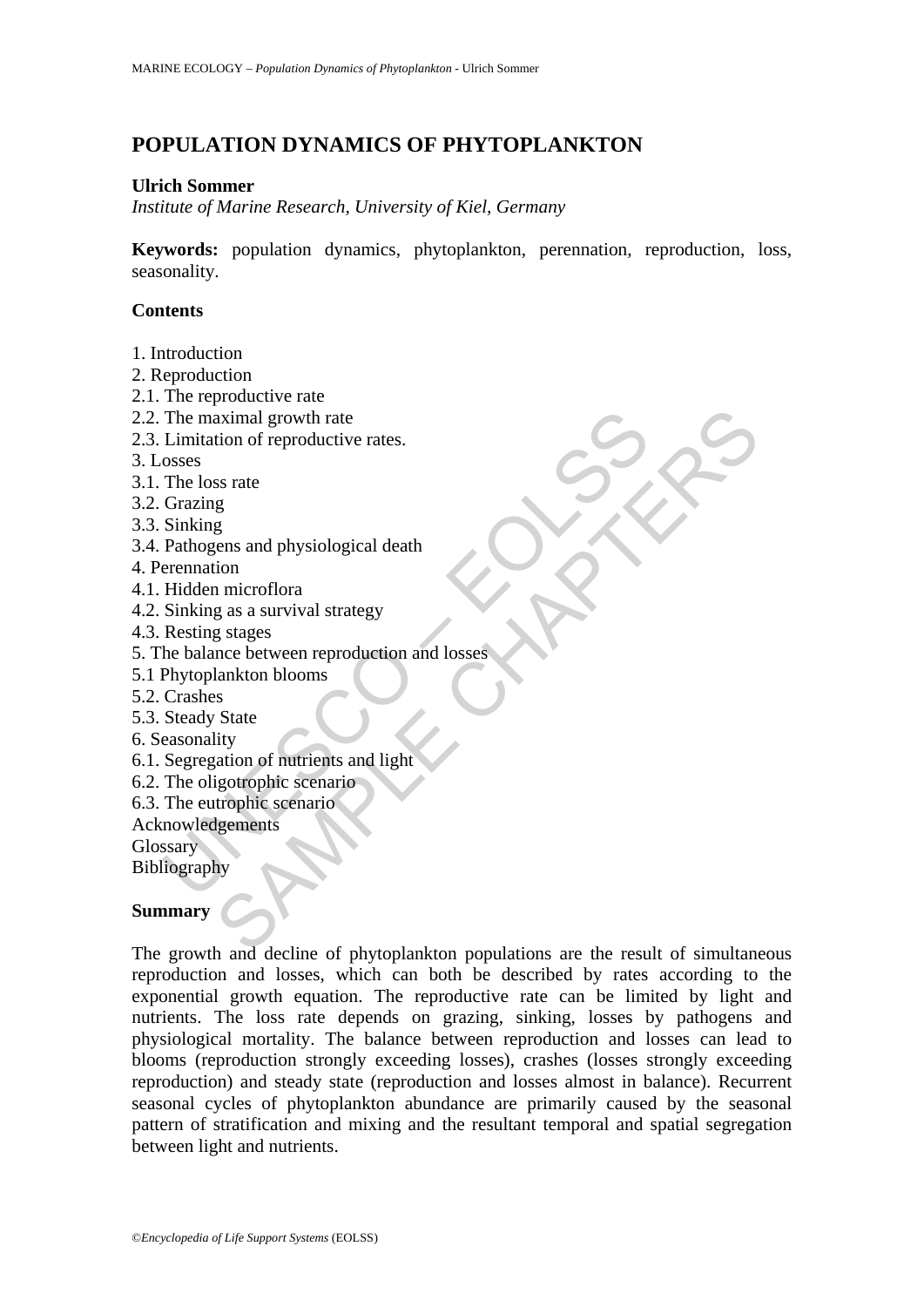### **1. Introduction**

Phytoplankton population densities undergo rapid changes at short time scales. Increases and declines by more than one order of magnitude per week can be observed at times. Some of these changes are regular, recurrent seasonal patterns while others appear quite irregular. The growth and decline of a population is a result of simultaneous reproduction and losses. It is generally perceived, that reproduction is controlled by physiological growth conditions (temperature, availability of light and nutrients) while losses might result from diverse sources (natural enemies, pathogens, sinking, etc.). Thus, the wax and wane of a phytoplankton population is the composite result of species specific sensitivities to the factors which limit reproduction and which induce loss. In this article, first the mathematical treatment and the factors governing reproduction and losses will be discussed. Then, the resultant patterns of population increase and decline and the consequences for phytoplankton seasonality will be discussed

### **2. Reproduction**

## **2.1. The reproductive rate**

ease and decline and the consequences for phytoplankton sussed<br>
ussed<br>
te**production**<br>
The reproductive rate<br>
nost cases, phytoplankton reproduce by binary cell division, leading<br>
per mother cells, but there are some spec and decline and the consequences for phytoplankton seasonality will<br> **and decline and the consequences for phytoplankton seasonality will**<br> **are the set all the consequences** for phytoplankton seasonality will<br>
due time c In most cases, phytoplankton reproduce by binary cell division, leading to two daughter cells per mother cells, but there are some species where 4, 8 or more (usually 2n) daughter cells are produced per reproductive event. In the case of binary division, the generation time equals the doubling time of cell numbers, if there are no simultaneous losses. Typical generation times of viable phytoplankton range from several hours to a few days. The potential growth of a population unrestrained by losses can be described by the instantaneous rate of reproduction (or gross-growth rate; **µ**):

$$
ln N_2 = ln N_1.e^{\mu(t2-t1)} \text{ or } \mu = (ln N_2 - ln N_1)/(t_2 - t_1) \quad [d^{-1}]
$$
 (1)

where  $N_1$  is the population density (abundance) at the beginning of a time interval  $t_1-t_2$ and  $N_2$  the population density at the end of that interval. The doubling time ( $t_d$ ) can be calculated as

$$
t_d = \ln_2/\mu \text{ [d]}
$$
 (2)

The reproductive rate of a population with a doubling time of 1 day has a growth rate of

$$
\mu = \ln 2 \, d^{-1} = ca. \, 0.69 \, d^{-1} \tag{3}
$$

Unrestrained growth at a constant rate according to (1) would lead to infinite growth with an ever increasing slope of the curve abundance vs. time (exponential growth). It is only possible for a few generation times in the absence of natural enemies. Sooner or later, either reproductive rates will decline because of a shortage of resources (mineral nutrients, light) or cells will be eliminated by loss factors or both will occur at the same time.

### **2.2. The maximal growth rate**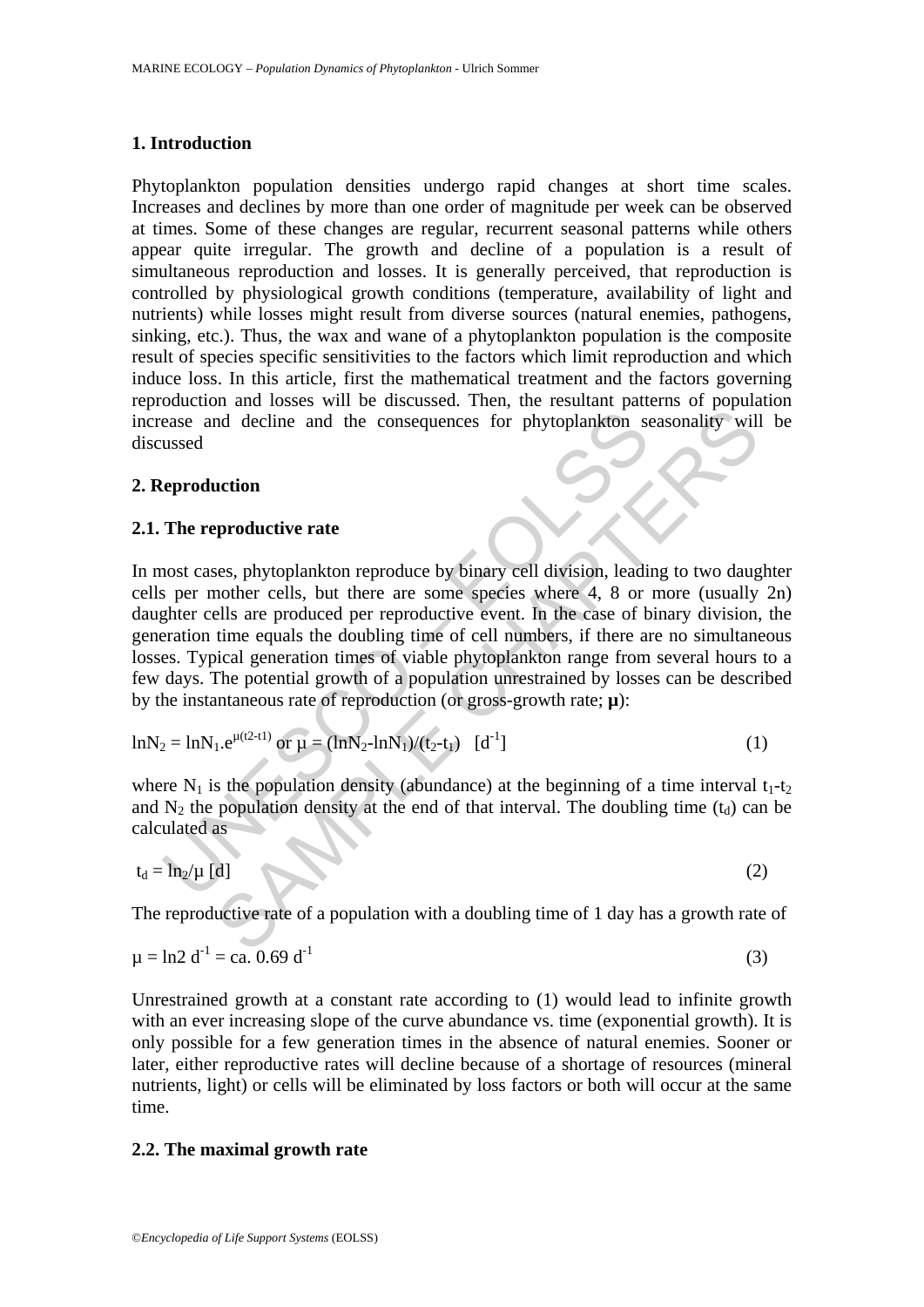The reproductive rate unrestrained by shortage of resources is called maximal growth rate  $(\mu_{\text{max}})$ . It is a species specific parameter, which depends on temperature. At suboptimal temperatures,  $\mu_{\text{max}}$  increases by a factor of ca. 2. Above the optimum, there is a sharp drop of  $\mu_{\text{max}}$  with increasing temperatures. Temperature optima vary from ca. 5°C for extremely cold-adapted Antarctic phytoplankton to ca. 35°C.

As a rule,  $\mu_{\text{max}}$  decreases with the cell size of phytoplankton species, but the equations available in the literature do not include autotrophic picoplankton  $(< 2 \mu m)$ . Maximal growth rate of picoplankton published since then seem to indicate that the smallest size fraction of phytoplankton does not appear to reproduce faster than diatoms and flagellates in the 5-10 µm size range.

### **2.3. Limitation of reproductive rates.**

Trage of essential resources (mineral nutrients, light) can lead to<br>
below  $\mu_{\text{max}}$ . Such a shortage can have occurred already pricoplankton growth (in nutrient poor waters, at low surface irradiate<br>
or by or a a conseq the second is expected in the mass of the plane of the mass. Such a shorting can lead to reproductive  $\mu_{\text{max}}$ . Such a shorting can have occurred already prior to the onset of my mass, the other matric provides a conseq Shortage of essential resources (mineral nutrients, light) can lead to reproductive rates well below  $\mu_{\text{max}}$ . Such a shortage can have occurred already prior to the onset of phytoplankton growth (in nutrient poor waters, at low surface irradiance or big mixing depth) or as a consequence of phytoplankton growth, if phytoplankton have exhausted one or several essential nutrients or reduced light penetration through the water columns ("self shading"). The limitation of reproductive rates by a limiting resource is described by saturation curves, which show an increase of reproductive rates at limiting resources and an approach to a maximum at high ("saturating") resource levels. For nutrient limitation, two models are in general use:

The Monod-model predicts reproductive rates from the concentration of the dissolved nutrient in the water (S):

$$
\mu = (\mu_{\text{max}}.S)/(S + k_s) \tag{4}
$$

where  $k<sub>s</sub>$  is the nutrient concentration at which half of the maximal growth rate is attained. If more than one nutrients are present in low concentrations, reproduction is limited by the one which leads to lowest value of µ.

The Droop-model predicts reproductive rates from intracellular concentrations ("cell quota",  $Q=$  of the limiting nutrient:

$$
\mu = \mu_{\text{max}}(1 - Q_0/Q) \tag{5}
$$

where  $Q_0$  is the minimal cell quota. The Monod-model applies only under constant nutrient supply while such restrictions do not apply to the Droop-model.

### **3. Losses**

#### **3.1. The loss rate**

Under natural conditions realized growth of phytoplankton is almost always less than predicted from reproductive rates, because phytoplankton cells are continuously lost from the population by grazing, sinking, parasitism, viral lysis and physiological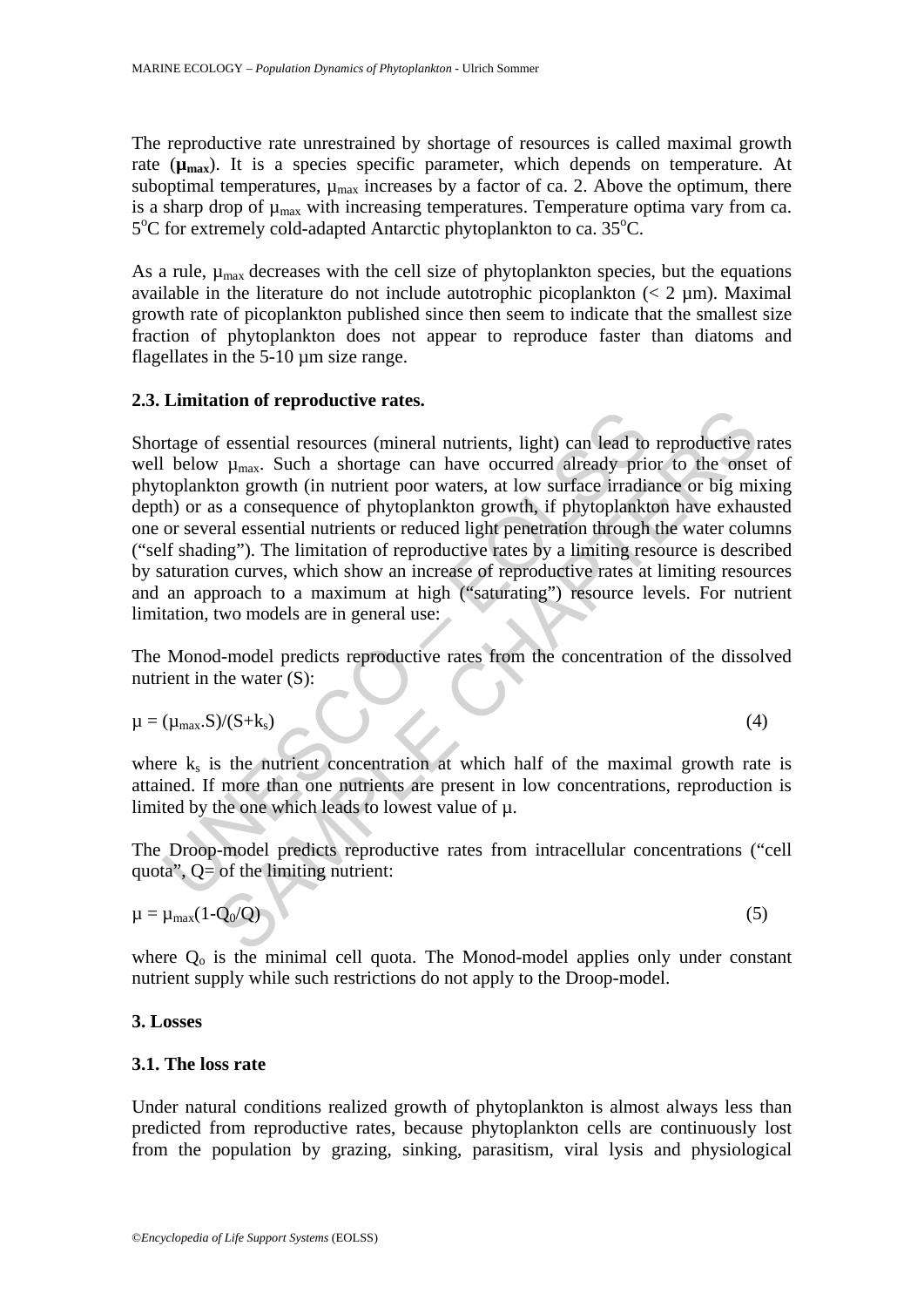mortality. Thus, the net growth rate  $(r)$  is almost always smaller than  $\mu$  and it can be negative a times (declining abundance). It is calculated similar to  $\mu$  in equ. 1 in the presence of losses. Then

$$
r = (\ln N_2 - \ln N_1)/(t_2 - t_1) \quad [d^{-1}]
$$
\n(6)

and

$$
r = \mu - \lambda \tag{7}
$$

where  $\lambda$  is the loss rate. All components of the loss rate (γ for grazing,  $\sigma$  for sinking,  $\delta$ for physiological death, ....) are additive:

 $\lambda = \gamma + \sigma + \delta$ ... (8) When calculating r from field data, care must be taken to sample the same water body. Otherwise, growth or decrease might be simulated by advection of water masses with different initial phytoplankton densities. When spatial heterogeneity of phytoplankton distribution can be treated as noise, net growth rates can be calculated by a linear regression of ln N from temporally sequential samples on time. Then, r would be equivalent to the slope of the regression.

#### **3.2. Grazing**

 $\gamma + \sigma + \delta$ ...<br>
an calculating r from field data, care must be taken to sample the<br>
erwise, growth or decrease might be simulated by advection of<br>
erent initial phytoplankton densities. When spatial heterogeneity<br>
fibution δ...<br>
alating r from field data, care must be taken to sample the same water b<br>
growth or decrease might be simulated by advection of water masses<br>
in tial phytoplankton densities. When spatial heterogeneity of phytoplan All phytoplankton species are fed upon by different zooplankton species. Grazing losses to zooplankton may at time exceed reproductive rates and even maximal growth rates, thus leading to abundance declines even in periods of favorable growth conditions. If such declines affect all important populations at the same time mid seasonal biomass minima ("**clear water phases**") can be observed. Their induction by grazing has first been described from freshwater ecosystems, but now there is also increasing evidence from marine ecosystems.

Most zooplankton species are generalists feeding on a wide range of phytoplankton taxa. However, most of them feed only on a part of the phytoplankton size spectrum. Hetrotrophic flagellates feed primarily on picoplankton  $\left($ <2  $\mu$ m). Ciliates might be very specific in their feeding preferences, but in general they feed on pico- and nanoplankton (2-20 µm). Calanoid copepods and euphausids (krill) require minimal food sizes of 5-10 µm and have no well defined upper size limit, because they can bite off pieces from large food particles, especially if they are long and thin.

However, three-dimensionally large colonies with a gelatinous cover (e.g. *Phaeocystis*) are relatively well protected from grazing. Pelagic tunicates can filter even very fine particles  $(\langle 1 \mu m \rangle)$ , the upper size limit depends on the mouth size. Appendicularians feed primarily on pico- and nanoplankton, while the large salps can ingest the entire size range of phytoplankton. In addition to size, chemical properties (toxicity, bad taste) can be an important protection from grazing against those herbivores which capture food particles individually, e.g. copepods.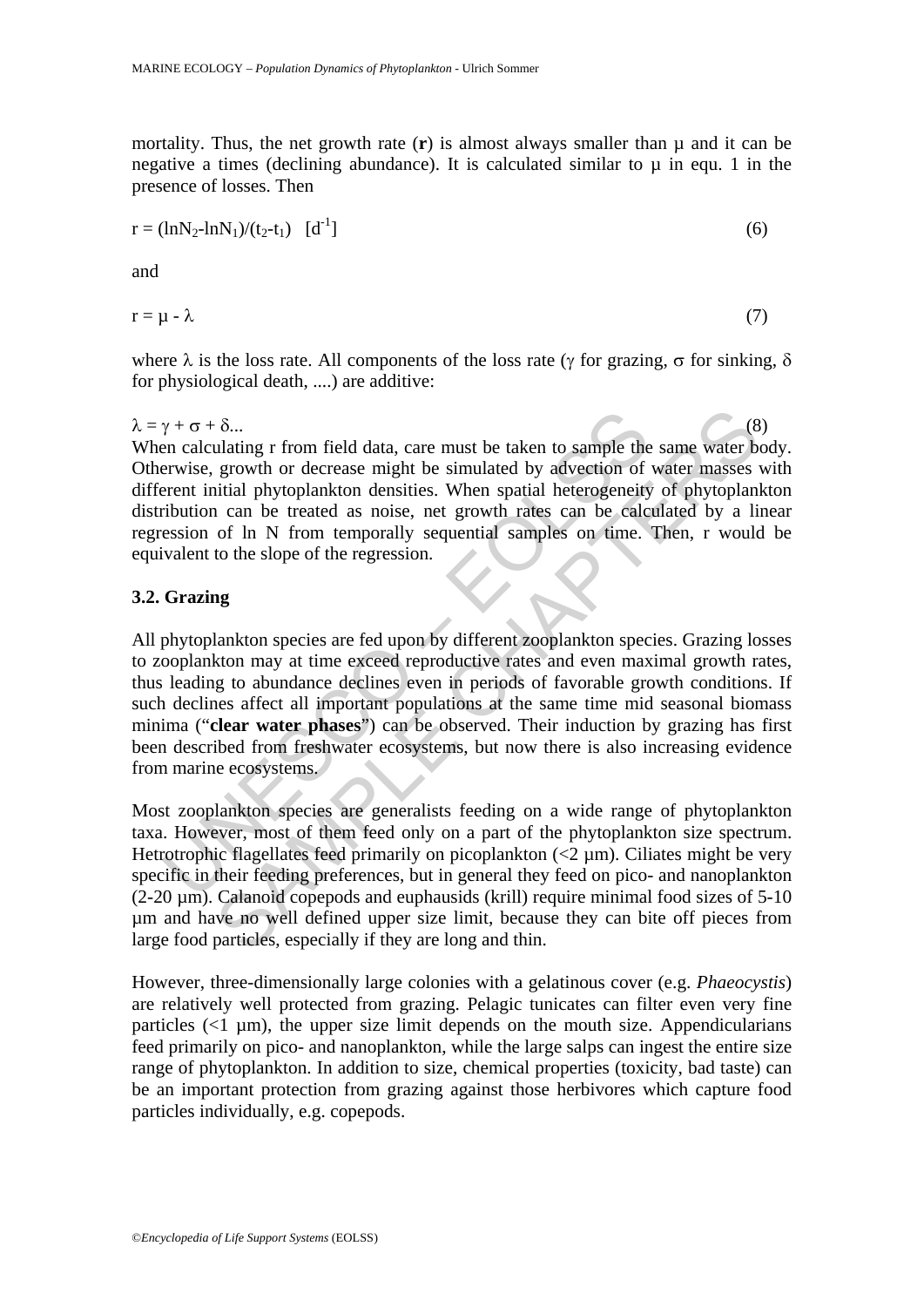A key component of calculating grazing losses is the clearance rate  $(C; \text{ml} \cdot \text{ml} \cdot \text{ml} \cdot \text{ml} \cdot \text{ml})$ , which gives the volume of water which is "cleared" of phytoplankton cells of a given kind by one individual zooplankton per unit time, i.e. the volume of water in which the particles ingested per unit time have been suspended.

$$
C = I/S
$$
 (9)

Where I is the ingestion rate (phytoplankton eaten per unit time) and S the concentration of phytoplankton. A simple selectivity index for zooplankton a given type (species and age class; j) on phytoplankton species i can be calculated by dividing the clearance rate on species i (Ci) by the clearance rate optimal food:

$$
w_{ij} = C_{ij}/C_{maxj}
$$
 (10)

Calculating the total grazing losses of a phytoplankton species  $(\gamma_i)$  is a tremendous task: it is the grand sum of all Cij-values multiplied by the abundance of each zooplankton category (species X age/size classes):

$$
\gamma_i = \sum N_j C_{ij} \tag{11}
$$

containing the total grazing losses of a phytoplankton species  $(\gamma_i)$  is<br>the grand sum of all  $C_{ij}$ -values multiplied by the abundance of<br>gory (species X age/size classes):<br> $\sum N_j.C_{ij}$ <br>rmatively, an impression of zooplank S[AMP](https://www.eolss.net/ebooklib/sc_cart.aspx?File=E2-27-03-02)LE CONDITENT (STEED THIS CHAPTER,<br>
SAMPLE CONDITENT CONDUCTS AND THE CHAPTER (STEED AND SAMPLE CONDITENT AND SAMPLE CONDITENTING THE SAMPLE CONDITENT (1)<br>
SAMPLE CHAPTER CHAPTER (STEED AND NOTE ON THE SAMPLE CONDITANT Alternatively, an impression of zooplankton impact on phytoplankton population dynamics might be gained by manipulating zooplankton densities in appropriate containers and comparing net growth rates at different zooplankton densities or before and after zooplankton removal. However, it has to be considered that zooplankton is not only a loss factor. Zooplankton excrete nutrients and might therefore influence the reproductive rate  $\mu$  as well.

TO ACCESS ALL THE **11 PAGES** OF THIS CHAPTER, Visit: http://www.eolss.net/Eolss-sampleAllChapter.aspx

#### **Bibliography**

- - -

Droop M.R. (1983) 25 years of algal growth kinetics. Bot. Mar. 26:99-112. [This article provides a concise summary of the mathematical description of phytoplankton nutrient limitation]

Fryxell G. (1983) Survival strategies of the algae. Cambridge Univ. Press. [This book provides an overview of phytoplankton survival stages, their physiology and ecology]

Graneli E., Sundsström B., Edler L. & Anderson D.M. (1990) Toxic marine phytoplankton. Elsevier, Amsterdam. [This volume provides an overview of toxic phytoplankton blooms and their dynamics].

Maestrini S.Y. & Graneli E. (1991) Environmental conditions and ecophysiological mechanisms which led to the 1988 *Chrysochromulina polylepis* bloom. Oecanol. Acta 14:397-413. [This article presents a detailed case study of a toxic phytoplankton bloom].